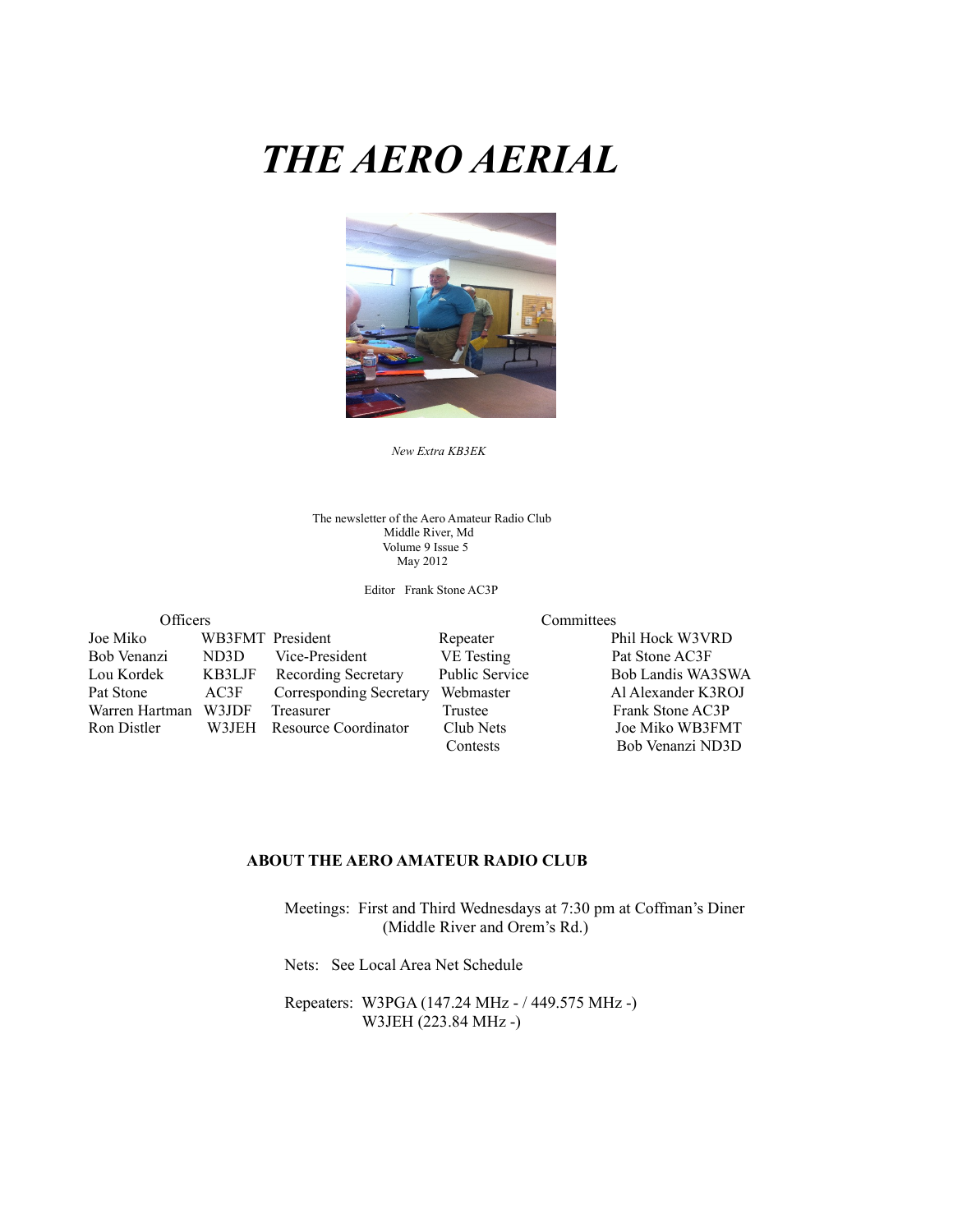## **LOCAL AREA NETS**

| Day                  | Time              | <b>Frequency (MHz) NET NAME</b> |                                  |  |  |
|----------------------|-------------------|---------------------------------|----------------------------------|--|--|
| Daily                | $9 - 10$ am       | 147.23                          | <b>ORIOLE</b> Net                |  |  |
| Daily                | 6 pm              | 3.820                           | Maryland Emergency Phone Net     |  |  |
| Daily                | $6:30 - 7$ pm     | 146.670                         | Baltimore Traffic Net            |  |  |
| Daily                | 7 pm and 10 pm    | 3.643                           | Maryland/DC/Delaware Traffic Net |  |  |
| 1 <sup>st</sup> Tues | $7:30 \text{ pm}$ | 145.330                         | <b>Baltimore ARES Net</b>        |  |  |
| $2nd$ Tues           | $7:30 \text{ pm}$ | 146.670                         | Baltimore County RACES Net       |  |  |
| $2nd$ Wed.           | 8 pm              | 28.445                          | <b>AERO ARC Net</b>              |  |  |
| 4 <sup>th</sup> Wed  | 8 pm              | 147.240                         | <b>AERO ARC Net</b>              |  |  |
| $5th$ Wed.           | 8 pm              | 449.575                         | <b>AERO ARC Net</b>              |  |  |

## **Aero Net Reports**

**March**

#### **10 Meters: AC3P(NCS) WB3FMT W3VRD W3PG KB3EK KB3LJF 70 Cm: WB3FMT (NCS) AC3P W3JEH KB3JDE KA3SNY KB3EK**

*Ed Note: 2 meter repeater was down so net moved to 440 Repeater.* 

## **Station Activities**

**KB3JDE** is now portable 4. **AC3F** and **AC3P** are back from 4 land. A speedy rehab to **W3JEH**.

 **VE Corner** *by AC3F*





 *General KB3YJT General KB3QAX*

It was the Luck of the Irish spread out at the Essex Library for the Aero Club's St. Patrick's Day VE Test Session. Four applicants appeared for testing and all four passed their exams.

Congratulations to Chuck Whittaker, KB3EK on passiing the Extra. Kudos also to Ken, KB3QAX on also making General and to returning ham Mark Lamos, KB3YJS, for his General and to new ham, Eric Carl Sr., KB3YJT, in following his son's footsteps by also attaining General Class.

Thanks to VE's KB3LJF, KB3KRV, WB3FMT, AC3P and ND3D for their help.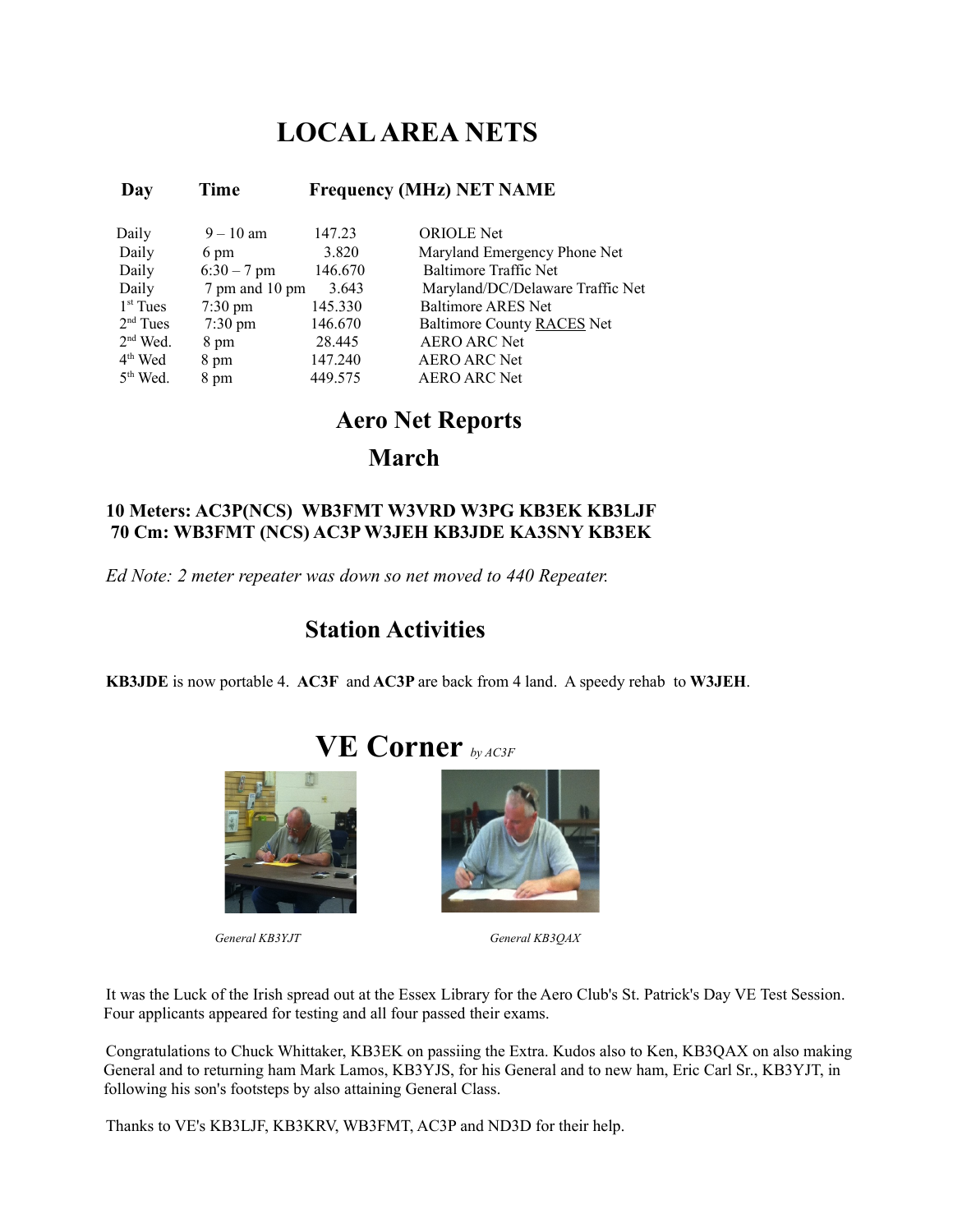# **T-MARC**

February 2012

Applications in Process:

DelMarVa VHF & Microwave Soc - Received application for coordination for UHF pair in Bluemont, Va. Sent Notice

of Proposed Coordination to neighboring coordination groups

DelMarVa VHF & Microwave Soc - Received application for coordination for UHF pair in Haymarket, Va.

KB3AVZ - Conflict with second pair. Resent Notice of Proposed Coordination with another pair.

Montgomery Amateur Radio Club - Sent Notice of Proposed Coordination for ERP increase and bandwidth change.

KD8DWU - Sent coordination for 927.5875 at Linden, Va.

KF4UCI - Sent Notice of Proposed Coordination to neighboring coordination groups and co-channel system in TMARC area. Sent Construction Coordination for 444.4000.

Central Md. Amateur Radio Club - Received request for change of sponsorship to Prince George's County Emergency Radio Association (PGCERA). TMARC Board approved. Cancelled coordination to CMARC. Issued coordination to PGCERA

Waldorf Repeater Support Group - Received request for name change to Calvert Amateur Radio Club. Received Certificate of Operational Status Sent Final Coordination.

W3VLG - Received Application for Coordination for 6 meter pair in Berkeley Springs, W. Va. Returned application for clarification of parameters. Received corrections. Sent Notice of Proposed Coordination to neighboring coordination groups

K3OCM - Received application for UHF Narrowband repeater in Towson, Md. Sent Notice of Proposed Coordination

to neighboring coordination groups

Ole Va. Hams Amateur Radio Club - Received Certificate of Operational Status of 146.865 in Manassas, Va. Sent Final Coordination

Coordinations Withdrawn / Cancelled: 923.2500 WB4APR Annapolis, Md.

On Air Status Requests sent to: 145.3200 WS4VA Stafford, Va. 923.2500 WB4APR Annapolis, Md.

Other:

Received 2 VHF Notice of Proposed Coordinations from Western Pa. Repeater Council Received 1 UHF Notice of Proposed Coordinations from South East Repeater Association Received 1 220 Notice of Proposed Coordinations from South East Repeater Association

T-MARC The Mid-Atlantic Repeater Council www.tmarc.org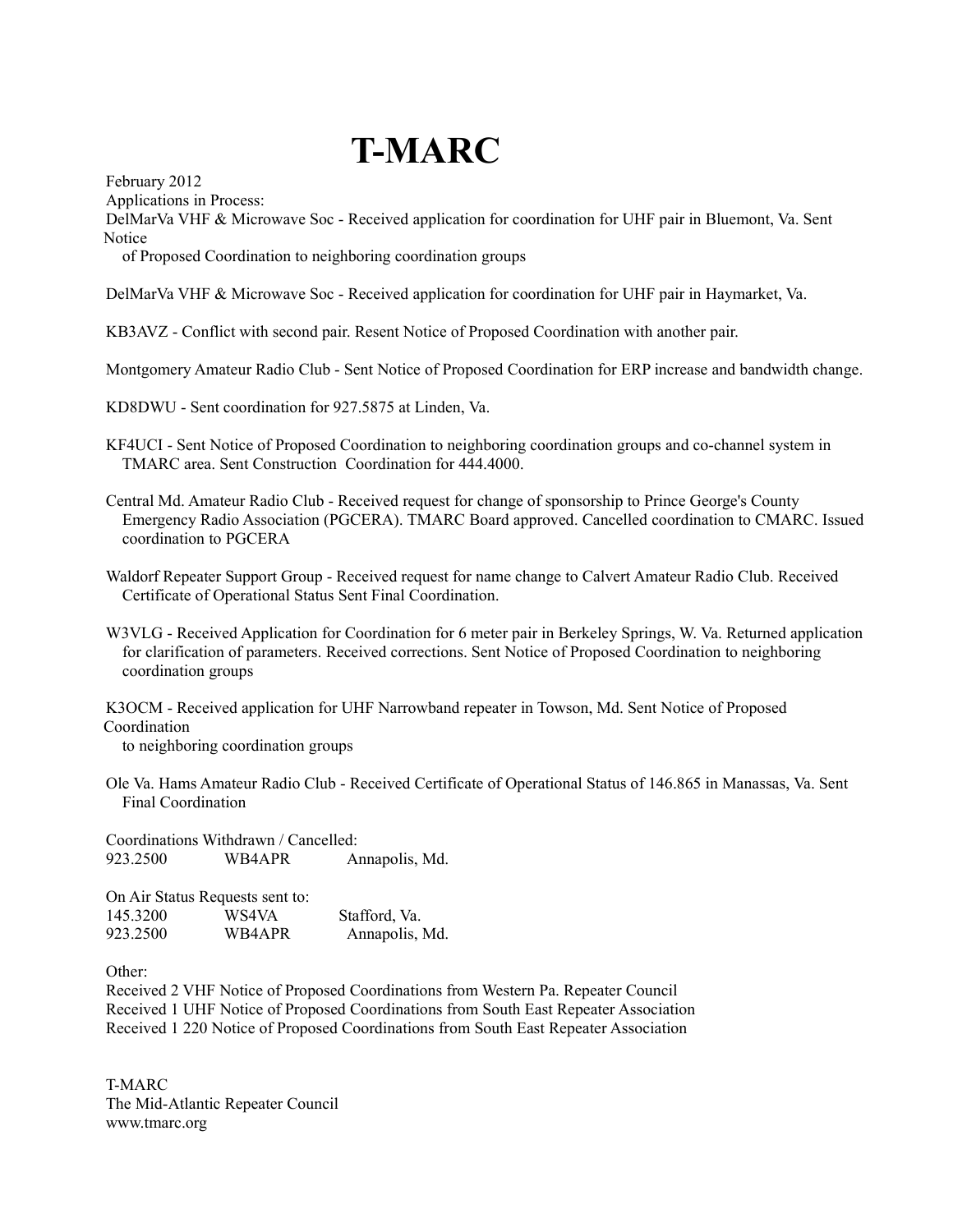### **ANNUAL ARMED FORCES DAY CROSSBAND MILITARY/AMATEUR RADIO COMMUNICATIONS TEST (14 MAY 2011)**

The Army, Air Force, Navy, Marine Corps, and Coast Guard are co-sponsoring the annual military/amateur radio communications tests in celebration of the 61th Anniversary of Armed Forces Day (AFD). Although the actual Armed Forces Day is celebrated on Saturday, May 21, 2011, the AFD Military/Amateur Crossband Communications Test will be conducted 14 May 2011 to prevent conflict with the Dayton Hamvention (20-22 May 2011), which is the same weekend as the actual Armed Forces Day. The annual celebration features traditional military to amateur cross band communications SSB voice and Morse Code tests. These tests give Amateur Radio operators and Short Wave Listeners (SWL) an opportunity to demonstrate their individual technical skills, and to receive recognition from the appropriate military radio station for their proven expertise. QSL cards will be provided to those stations making contact with the military stations.

MILITARY-TO-AMATEUR CROSS BAND SSB & CW TEST CONTACTS.

Military-to-Amateur cross band operations will take place on the dates/times in ZULU (UTC), and frequencies listed below for each station. Voice contacts will include operations in single sideband voice (SSB). Some stations may not operate the entire period, depending on propagation and manning. Participating military stations will transmit on selected Military MARS frequencies and listen for amateur radio stations in the Amateur bands indicated below. The military station operator will announce the specific amateur band frequency being monitored. Duration of each voice contact should be limited to 1-2 minutes. The following stations will be transmitting on MARS frequencies listed below which are provided as "Window/Dial Frequency" in kHz.

Some stations will use CW to provide the opportunity to check in by Morse Code

#### **Army Stations**

**STATION: AAZ** (14 May 1400Z - 15 May 0300Z)

**Frequency Emission Amateur Band**  4038.9 kHz LSB 80M 6913.0 kHz LSB 40M 14.402.0 kHz USB 20M 13.996.0 kHz USB 20M 18.211.0 kHz USB 17M 7577.0 kHz CW 40M 13.507.0 kHz CW 20M 7639.5 kHz RTTY 40M 13512.5 kHz MT-63 20M Location: Fort Huachuca, AZ Address: Commander NETCOM/9th ASC ATTN: NETCOM-OPE-M (MARS) (31) 2133 Cushing Street Ft. Huachuca, AZ 85616-7070 POC: Mr. Dewayne Smith DSN: 821-7324 Commercial: (520) 533-7324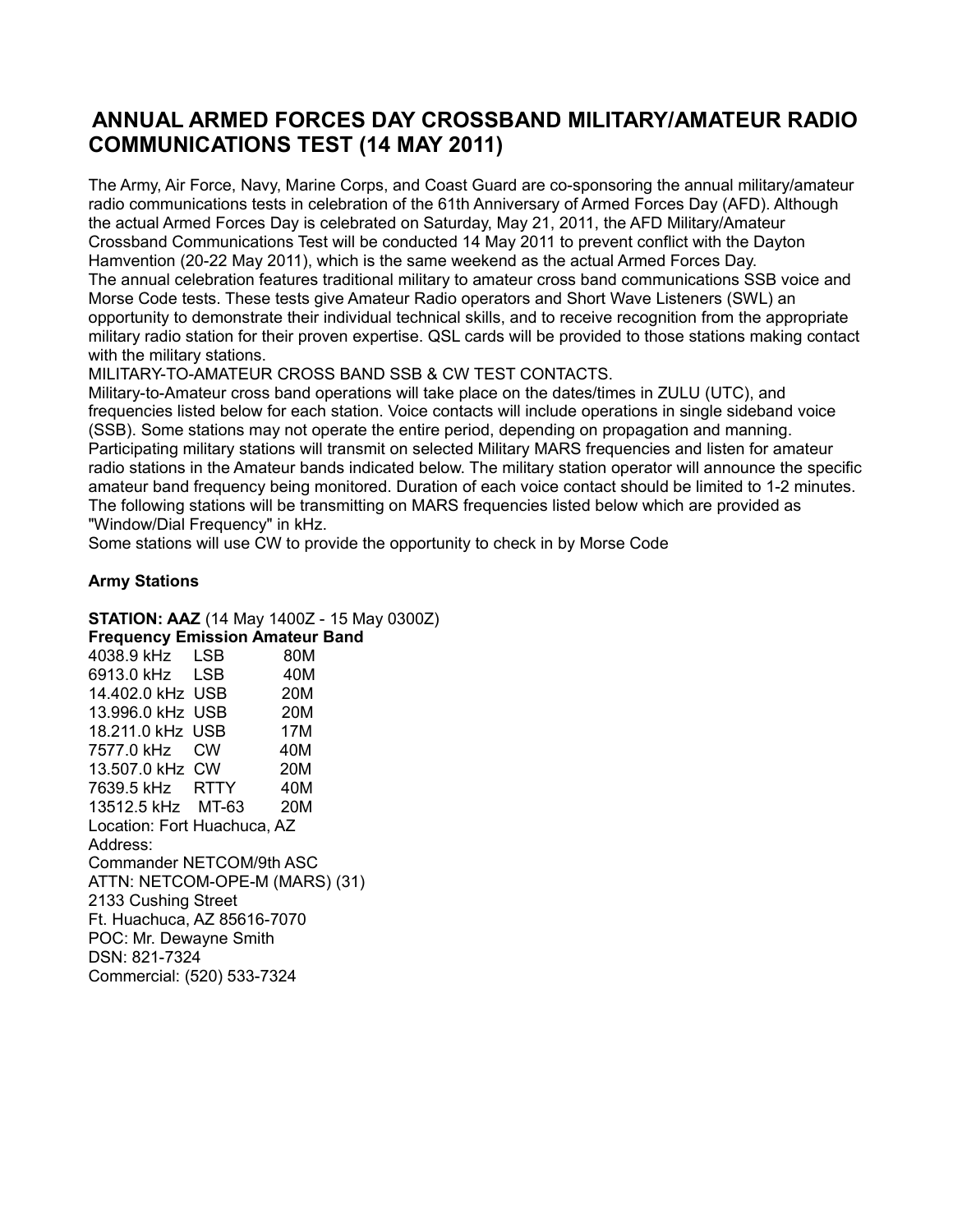**STATION: AAC** (14 May 1300Z - 15 May 0100Z) **Frequency Emission Amateur Band**  3348.5 kHz LSB 80M 7363.0 kHz LSB 40M 13.910.5 kHz USB 20M 27.788.5 kHz USB 10M Location: Lexington, KY Address: HQ 3RD BDE, 95TH DIV (IT) MARS STATION Barrow Army Reserve Training Center 1051 Russell Cave Pike Lexington, KY 40505 POC: Barry Jackson, AAR4BZ Commercial: (859) 227-0137

#### **STATION: ABH** (14 May 1600Z - 15 May 2300Z) **Frequency Emission Amateur Band**

3350.0 kHz LSB 80M 4441.5 kHz LSB 80M 4792.5 kHz LSB 80M 7360.0 kHz LSB 40M 7721.5 kHz LSB 40M 8040.0 kHz LSB 40M 14402.0 kHz USB 20M 14438.5 kHz USB 20M 14487.0 kHz USB 20M 17443.0 kHz USB 17M 17592.5 kHz USB 17M 20976.0 kHz USB 15M 20558.5 kHz USB 15M Location: Schofield Barracks, HI Commander, 396th Signal Company 30th Signal Battalion, 96857 POC: WO1 William Pemberton Commercial: (808) 655-3387

**STATION: WAR** (14 May 1200Z - 2400Z) **Frequency Emission Amateur Band**  4020.9 kHz LSB/CW 80M 7314.0 kHz LSB/CW 40M 14438.5 kHz USB/CW 20M 27991.0 kHz USB/CW 10M Location: Pentagon, Washington, DC Address: Pentagon Amateur Radio Club ATTN: AFDCBT PO Box 2322 Arlington VA 22202 POC Mr. Gary Sessums Station telephone: Commercial: (703) 693-8423 DSN 223-8423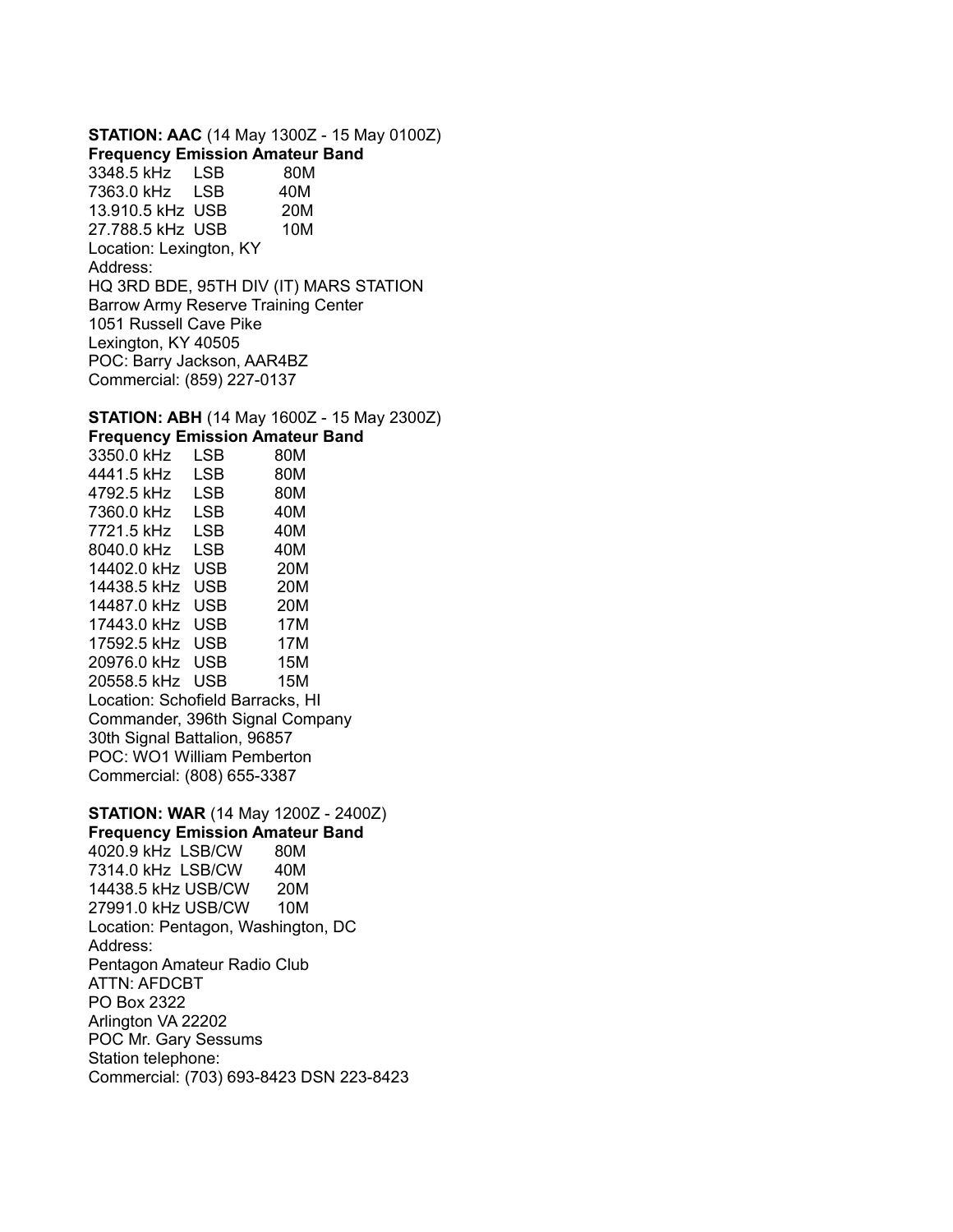**STATION: WUG-231** (14 May 1300Z - 15 May 0200Z)

**Frequency Emission Amateur Band** 

4032.9 kHz LSB 80M 7.424.0 kHz LSB 40M 6.826.0 kHz LSB/CW 40M 14.486.0 kHz USB 20M 14.663.5 kHz USB/CW 20M 20.973.5 kHz USB/CW 15M Location: Memphis, TN Address: USACE Memphis District Office ATTN: Jim Pogue Public Affairs Office Room B-202 167 N. Main St. Memphis, TN 38103-1894 POC: Mr. Jim Pogue Commercial: (901) 544-4109

#### **NAVY/MARINE CORPS STATIONS**

STATION: **NAJ** (14 MAY 1200Z - 15 MAY 0400Z) NAVMARCORMARS RADIO STATION, GREAT LAKES, IL **FREQUENCY EMISSION AMATEUR BAND**  4011.5 KHZ LSB/MT63 80M 7376.5 KHZ LSB 40M 14467.0 KHZ USB 20M 21758.5 KHZ USB 15M ADDRESS: MR. DAVID OUELLETTE/NNN0ASG 6148 WEST CUTLER RD DEWITT, MICHIGAN 48820 COMMERCIAL: (517) 515-6080

**STATION: NBL (14 MAY 1200Z - 15 MAY 0400Z)**  NAVMARCORMARS RADIO STATION, GROTON, CT **FREQUENCY EMISSION AMATEUR BAND**  4041.5 KHZ LSB 80M 7371.5 KHZ LSB 40M 14391.5 KHZ USB 20M 20623.5 KHZ USB 15M POC AND ADDRESS: ROBERT VETH, DIRECTOR REGION ONE 4 LANTERN LANE, CHELMSFORD MA 01824-1316

COMMERCIAL: (978) 256-5264

**STATION: NNN0ASF (14 MAY 1200Z - 15 MAY 0400Z)**  NAVMARCORMARS RADIO STATION, NNN0ASF

**FREQUENCY EMISSION AMATEUR BAND**  4014.0 KHZ LSB 80M 7394.5 KHZ LSB 40M 1200-2359Z, 0200-0400Z 7394.5 KHZ LSB PSK31 40M 0000-0200Z 13974.0 KHZ USB 20M 1200-1800Z, 2000-0400Z 13974.0 KHZ USB PSK31 20M 1800-2000Z 20997.0 KHZ USB 15M POC AND ADDRESS: NAVMARCORMARS RADIO STATION NNN0ASF KEN KEEHNER, PO BOX 224, BENNINGTON KS 67422 COMMERCIAL: (785) 488-2241COMMERCIAL: (978) 256-5264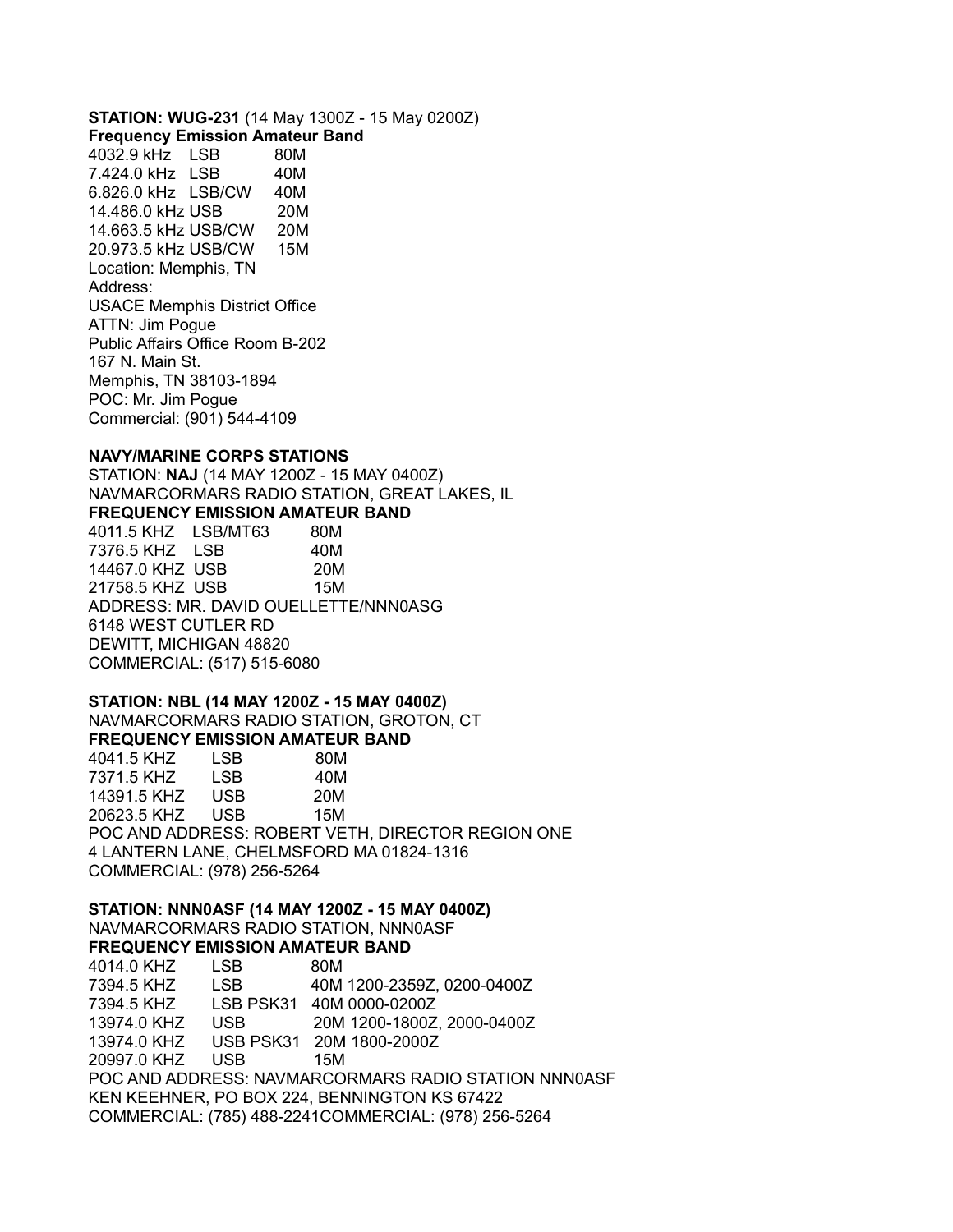#### **STATION: NNN0CQQ (14 MAY 1500Z - 15 MAY 0400Z)**

EX-USS MIDWAY MUSEUM SHIP MARS STATION **FREQUENCY EMISSION AMATEUR BAND** 

4003.0 KHZ LSB 80M 7351.5 KHZ LSB 40M 14463.5 KHZ USB 20M 20936.0 KHZ USB 5M POC AND ADDRESS: JOSE GARZA, NNN0XBQ 9789 PASEO MONTRIL, SAN DIEGO CA 92129-3910 COMMERCIAL: (858) 484-0469 CELL: 858-254-0175

#### **STATION: NUW (14 MAY 1500Z - 15 MAY 0400Z)**

NAVMARCORMARS RADIO STATION, NAS WHIDBEY ISLAND, WA

**FREQUENCY EMISSION AMATEUR BAND**  4044.0 KHZ LSB 80M 7381.5 KHZ LSB 40M 13528.5 KHZ USB 20M 20952.5 KHZ USB 15M POC AND ADDRESS: NAVMARCORMARS RADIO STATION MR. DIGGER O'DELL, 260 W. PIONEER FSC BLDG. NAS WHIDBEY ISLAND, WA 98277 COMMERCIAL: (360) 675-2823 DSN: 820-8038

#### **STATION: NWKJ (14 MAY 1200Z - 15 MAY 0400Z)**

**FREQUENCY EMISSION AMATEUR BAND** 

4010.0 KHZ LSB 80M 7348.0 KHZ LSB 40M 14478.5 KHZ USB 20M 20994.0 KHZ USB 15M ADDRESS: EX-USS YORKTOWN (CV-10) PATRIOTS POINT MARITIME MUSEUM, SC C/O FRED HAMBRECHT/NNN0GBS 129 INDIAN TRACE COURT GILBERT, SC 29054 COMMERCIAL: (803) 657-3602

#### **STATION: NWVC (14 MAY 1200Z - 15 MAY 0400Z) FREQUENCY EMISSION AMATEUR BAND**

4O41.5 KHZ LSB 80M 7389.0 KHZ LSB 40M 13826.0 KHZ USB 20M 20678.5 KHZ USB 15M ADDRESS: USS LST 325 840 LST DRIVE EVANSVILLE, IN 47713 POC: PERRY BALLINGER, NNN0VNO COMMERCIAL: 330-932-8612/330-705-8449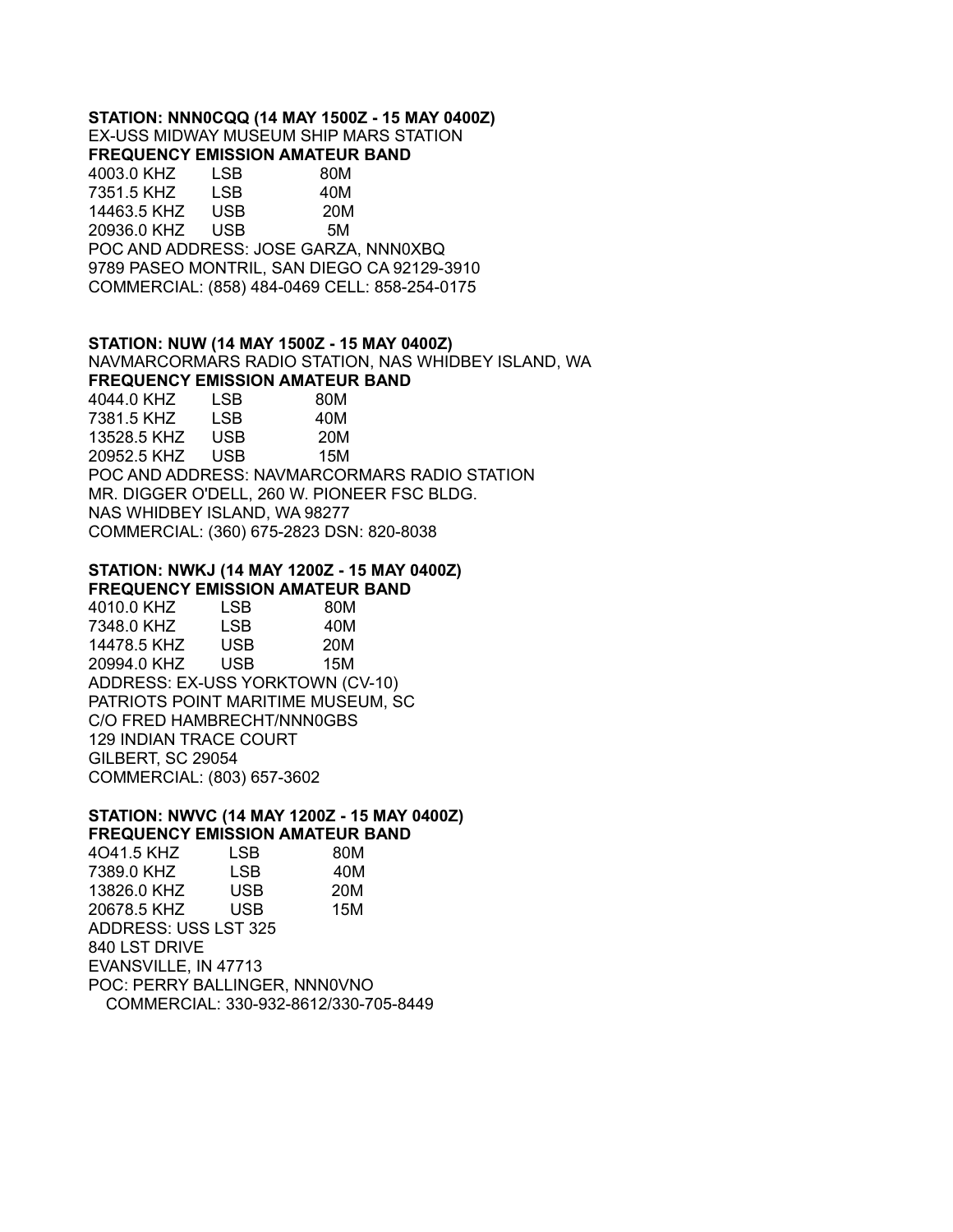## **Comments for FCC Needed**

Do you live in a CC&R- restricted community or participate in EmCom activities? Have deed restrictions / HOA covenants prevented you from erecting amateur radio antennas? Have these restrictions prevented you from full participation in emergency communications activities during disasters?

If your answer is "Yes", ARRL needs to hear about your experience.

As you are probably aware, Congress has directed the FCC to conduct a study of the uses and capabilities of Amateur Radio Service communications in emergencies and disaster relief. The FCC was directed to identify "impediments to enhanced Amateur Radio Service communications, such as the effects of unreasonable or unnecessary private land use restrictions on residential antenna installations." Finally, the study is to make "recommendations regarding the removal of such impediments."

The FCC has issued a Public Notice – DA 12-523- soliciting input from the public as part of their study. The ARRL is gathering comments from the Amateur Radio community to present as part of its comments on the public notice.

The ARRL is looking specifically for input in two specific areas:

- Recent Amateur Radio involvement in actual emergency communications and disaster relief;
- Specific details about how CC&Rs and other private land use restrictions have impaired licensed Amateurs to participate fully in these disaster relief communications.

If your ability to participate in ARES, RACES, SKYWARN, CERT, or other emergency and disaster relief communications has been limited because the inability to have adequate antennas due to CC&Rs, you are asked to provide that information to the ARRL.

First, we recommend that you prepare a narrative of your exact situation, in as much detail as practical. Some areas for you to consider in writing your story might be:

- Were there alternative properties without CC&Rs in the area you wished to reside?
- What exactly does your CC&R allow / prohibit (please include a copy of the specific wording)
- Have you applied for a waiver of the CC&R with the Home Owner's Association / Architectural Review Committee but were denied? If so, what was the reason?

To assist you in sharing your information with the ARRL, please visit the special ARRL website built to allow you to readily provide the pertinent information at www.arrl.org/CCR-Study-Information

This page will present you with an overview of what we are asking and have links to the two forms for you to complete. Please be as factual as you can with the information you provide and please provide only information about events and activities in which you were directly involved.

If you wish to write out the details of your situation in advance, please do so. The, they can be either uploaded from the website or they can be sent as an email attachment to an email sent to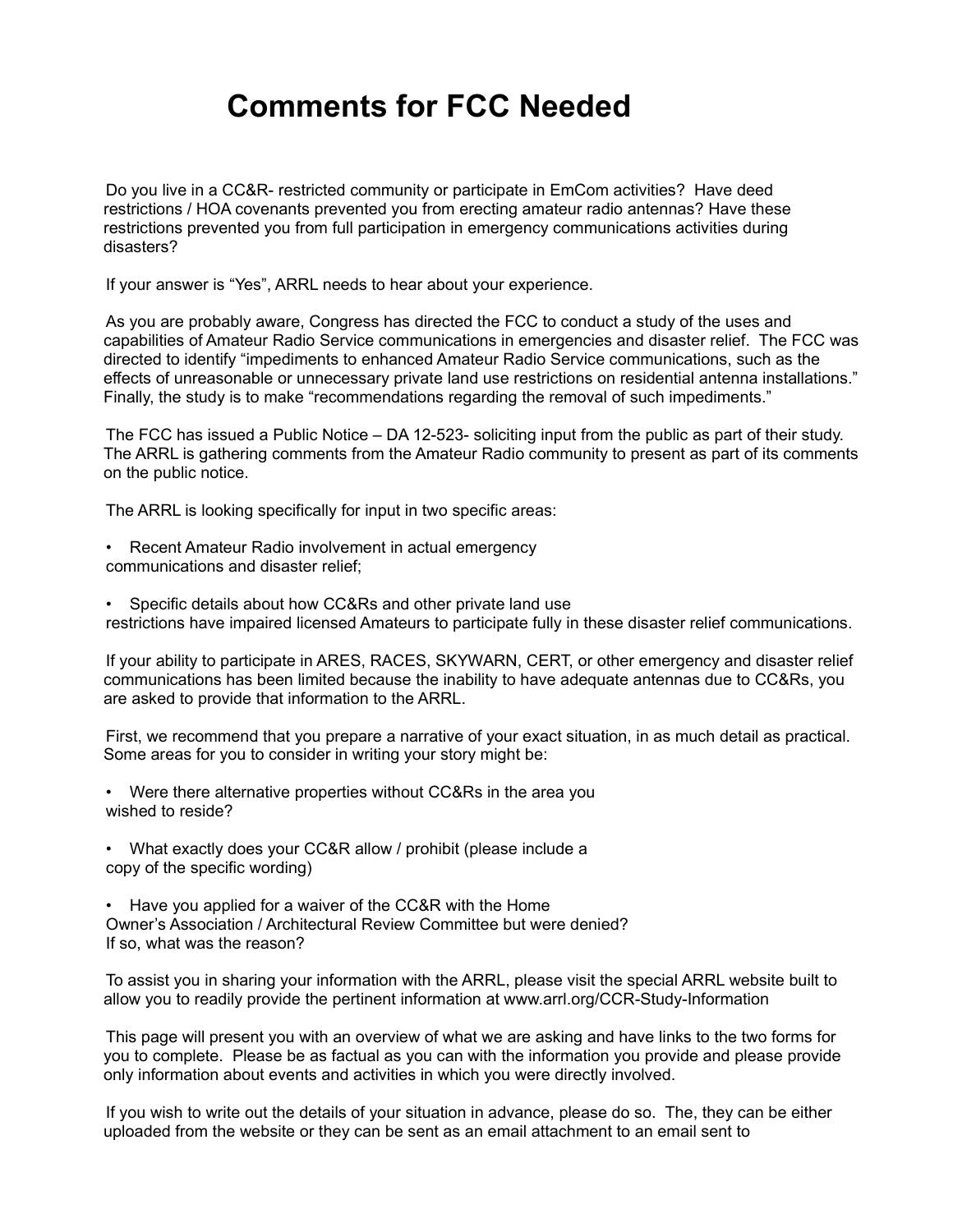#### CCRinfo@arrl.org

Keep in mind that the FCC study does not apply to ordinances and zoning laws implemented by the government – such as towns, cities or counties. PRB-1 covers those situations.

TIME IS OF THE ESSENCE! Congress directed that the FCC provide the report back within 180-days and that clock is already counting. The FCC is only accepting comments for a 45-day period, which will end May 17, 2012. In order for the ARRL to collate your information in a common report, we ask that you send in your information no later than WEDNESDAY APRIL 25. If you need more information, please contact

reginfo@arrl.org The time to act is NOW!



# **Campaign 2012**

The whistle is sounding in the distance. The 509 is coming down the track. It's club officer election time again. The train pulls into Coffman's Station at 7:30 p.m., Wednesday, May 16th. Be sure to be at the meeting to cast your vote or you could become President like our current office holder.

## **New Member**

Welcome to new member Eric Carl, Sr. KB3YJT. Eric resides in Essex and is one of the pilots at Essex Skypark.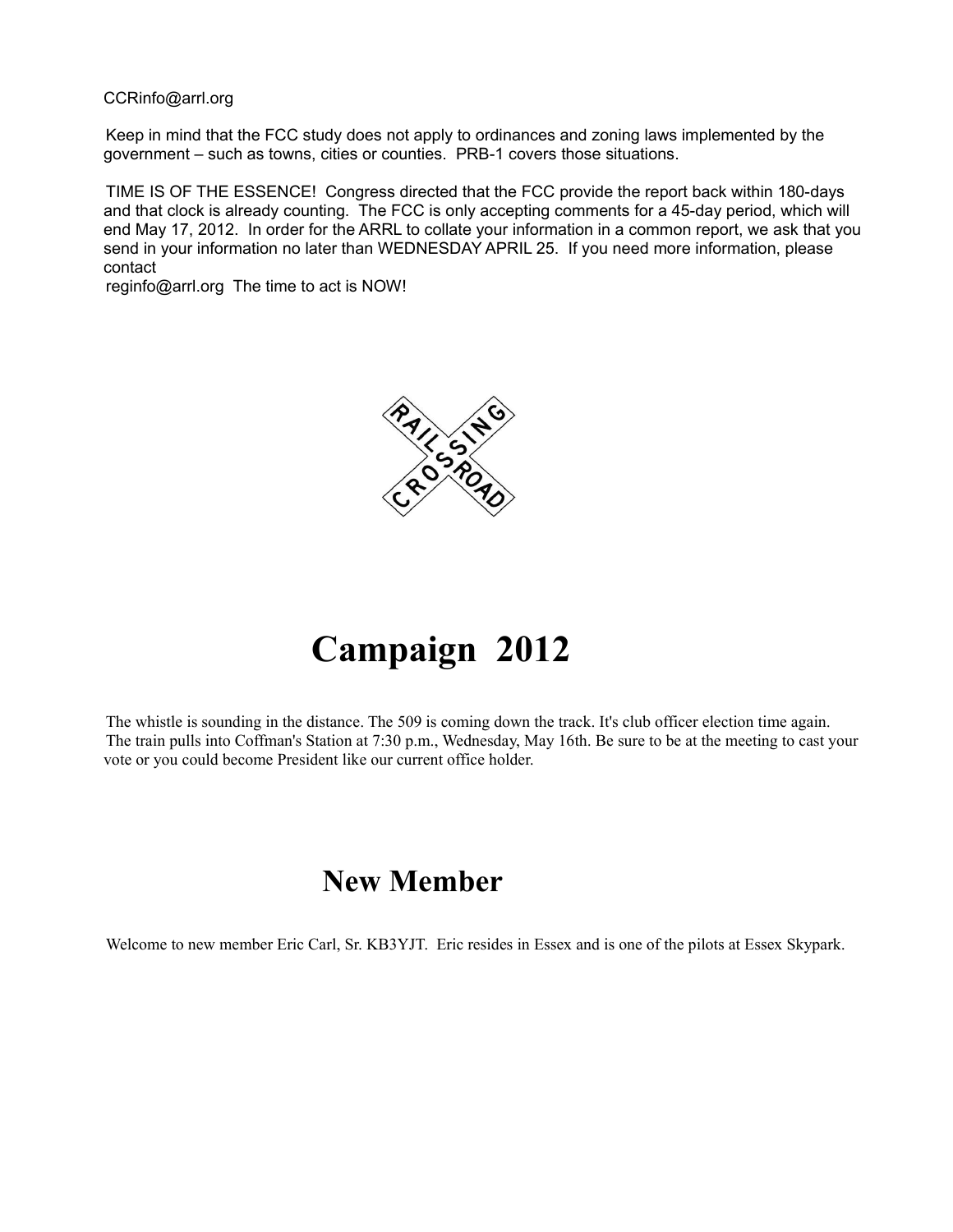

# **May 2012**

|                                                                       |                     |    | <b>Meeting Coffman's</b><br>7:30 pm<br>2       | 3  | 4  | Hagerstown<br>Hamfest<br>www.w3cwc.org/<br><b>HamFests</b><br>5 |
|-----------------------------------------------------------------------|---------------------|----|------------------------------------------------|----|----|-----------------------------------------------------------------|
| 6                                                                     | 7                   | 8  | 10 Meter Net<br>28.445 MHz<br>8 pm<br>9        | 10 | 11 | 12                                                              |
|                                                                       |                     |    | Elections<br>Coffman's<br>7:30 pm              |    |    | <b>VE Testing</b><br><b>Essex Library</b><br>1 pm               |
| 13                                                                    | 14                  | 15 | 16                                             | 17 | 18 | 19                                                              |
|                                                                       |                     |    | 2 Meter Net<br>147.24 MHz<br>8 pm              |    |    |                                                                 |
| 20                                                                    | 21                  | 22 | 23                                             | 24 | 25 | 26                                                              |
| <b>Memorial Day</b><br>Hamfest<br><b>Howard County</b><br>Fairgrounds | <b>Memorial Day</b> |    | <b>70 Centimeter Net</b><br>449.575 MHz<br>8pm |    |    |                                                                 |
| 27                                                                    | 8                   | 29 | 30                                             | 31 |    |                                                                 |
|                                                                       |                     |    |                                                |    |    |                                                                 |